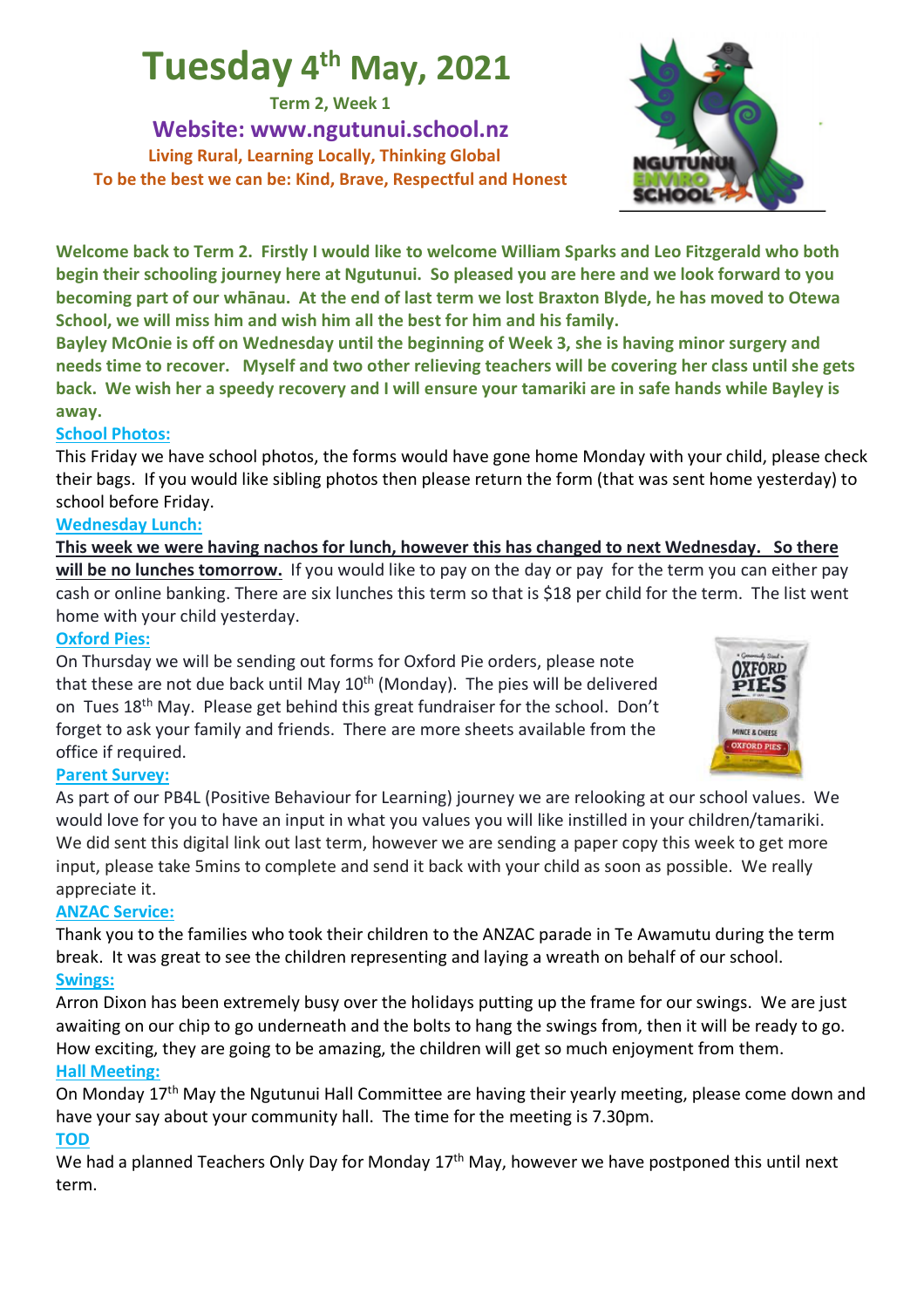#### **Tough Guy and Gal**

This term on the 23<sup>rd</sup> of June we are going to be taking a group of children to Ngaruawahia to participate in the annual tough guy and gal challenge. I will be sending out forms soon.

Ngā mihi **Cleonie Whyte Principal**

## *Important Dates Term 2:*

| Fri 7 <sup>th</sup> May     | <b>School Photos</b>                                |
|-----------------------------|-----------------------------------------------------|
| Mon 10 <sup>th</sup> May    | Oxford Pies Orders Due Back                         |
|                             | Assembly 2.25pm Pīwakawaka                          |
| Wed 12 <sup>th</sup> May    | Lunches - Nachos                                    |
| Mon 17 <sup>th</sup> May    | Hall Meeting 7.30pm                                 |
| Tues 18 <sup>th</sup> May   | <b>Oxford Pie Delivery</b>                          |
| Wed 19 <sup>th</sup> May    | Lunches - Pies                                      |
|                             | <b>Flying Start 1.30pm</b>                          |
| Mon 24 <sup>th</sup> May    | Assembly 2.25pm Pīwakawaka                          |
| Wed 26 <sup>th</sup> May    | Lunches - Hamburgers                                |
|                             | <b>Flying Start 1.30pm</b>                          |
|                             | BOT Hui - 6.30pm Staffroom - all welcome            |
| Wed 2 <sup>nd</sup> June    | <b>Flying Start 1.30pm</b>                          |
| Mon 7 <sup>th</sup> June    | Queen's Birthday Monday - no school                 |
| Wed 9 <sup>th</sup> June    | Lunches - American Hotdogs                          |
|                             | <b>Flying Start 1.30pm</b>                          |
| Fri 11 <sup>th</sup> June   | Winter Sports Day - Ngahinapouri                    |
|                             | Reports due home                                    |
| Mon 14 <sup>th</sup> June   | Assembly 2.25pm Pīwakawaka                          |
| Wed 16 <sup>th</sup> June   | Lunches - Spaghetti Bolognaise                      |
|                             | <b>Flying Start 1.30pm</b>                          |
| Fri 18 <sup>th</sup> June   | <b>Te Awamutu Combined Schools Teacher Only Day</b> |
| Tues 22 <sup>nd</sup> June  | <b>Parent/Teacher Conferences</b>                   |
| Wed 23rd June               | <b>Tough Guy and Gal Competition</b>                |
|                             | <b>Flying Start 1.30pm</b>                          |
|                             | Wine and Cheese Evening = BOT 6pm                   |
| Thurs 24 <sup>th</sup> June | <b>Parent/Teacher Conferences</b>                   |
| Mon 28 <sup>th</sup> June   | Assembly 2.25pm Pīwakawaka                          |
| Wed 31 <sup>st</sup> June   | <b>Flying Start 1.30pm</b>                          |
| Wed 7 <sup>th</sup> July    | Lunches - BBQ Sausage and Fruit Crumble & Custard   |
|                             | <b>Flying Start 1.30pm</b>                          |
| Friday 9th July             | Last Day of Term 2                                  |
|                             |                                                     |

*Term Dates 2021*

Term  $2$  – Monday 3<sup>rd</sup> May – Friday 9<sup>th</sup> July

Term  $3$  – Monday 26<sup>th</sup> July – Friday 1<sup>st</sup> October

Term 4 – Monday 18th October – Wednesday 15th December